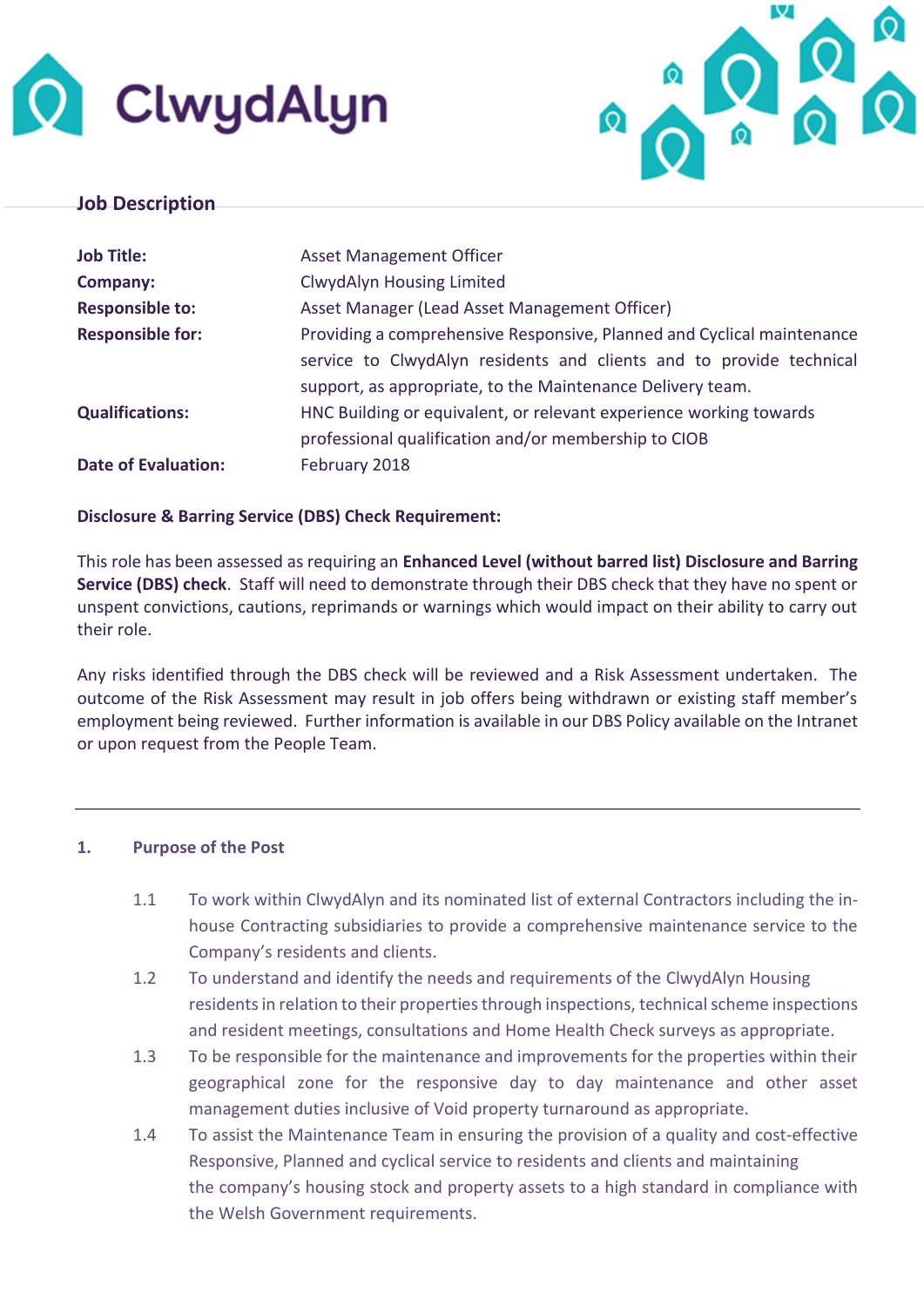- 1.5 To be the single point of responsibility for all maintenance issues between the Contractors and the ClwydAlyn residents within the designated geographical patch.
- 1.6 To take initiative with management of own geographical patch including daily decision making, finding solutions, problem solving and use of technical knowledge & experience at their own discretion taking into consideration impact on residents, staff, and collaborative partners.
- 1.7 To work with the Lead Asset Manager to define the brief and requirements for all responsive, void and cyclical maintenance work within the designated geographical patch and agree a budget and programme of works for contracts/orders in the short, medium and long-term timeframes.
- 1.8 To plan and initiate maintenance work within the designated geographical patch in accordance with approved policies, processes, and procedures.
- 1.9 To consult with Resident Services Managers and the Asset Manager with regards to the planned programmes and to ensure that full consultation takes place at all stages through planning, resident consultation, contract preparation, building works and post completion.
- 1.10 To promote, and adhere to, the Association's Customer Care Charter and consult with tenants/residents as required having due regard to the scale and scope of the proposed works with the aim of achieving high levels of resident satisfaction
- 1.11 To ensure that the work of contractors is overseen, as appropriate having due regard to the scale and scope of the works and the current in House Contracting working arrangements and conforms to ClwydAlyn requirements in terms of quality, timing, value for money and resident satisfaction.
- 1.12 To identify the recovery of monies owed to ClwydAlyn on all maintenance matters, including insurance claims, contractors' liabilities, and rechargeable repairs.
- 1.13 To represent ClwydAlyn and its clients in meetings with residents, consultants, and contractors.
- 1.14 To liaise with other departments and work closely alongside Development colleagues in relation to new build properties and smooth transition into maintenance management
- 1.15 To provide cover for other Asset Management Officers duties as required.
- 1.16 To provide technical advice and guidance to staff and members of ClwydAlyn when requested to do so by Senior Management.
- 1.17 To maintain Continuous Professional Development.

# **2. Knowledge & Abilities**

- 2.1 In addition to the qualification requirements it is considered the postholder will have a thorough knowledge and experience in respect of:
	- 2.1.1 The design, construction and maintenance of residential buildings and Office Accommodation.
	- 2.1.2 The Inspection of properties and diagnosing defects specifying repairs and preparing schedules of defects and preliminary estimates.
	- 2.1.3 The ability to prepare detailed briefs and specifications for repairs, adaptations, and improvements.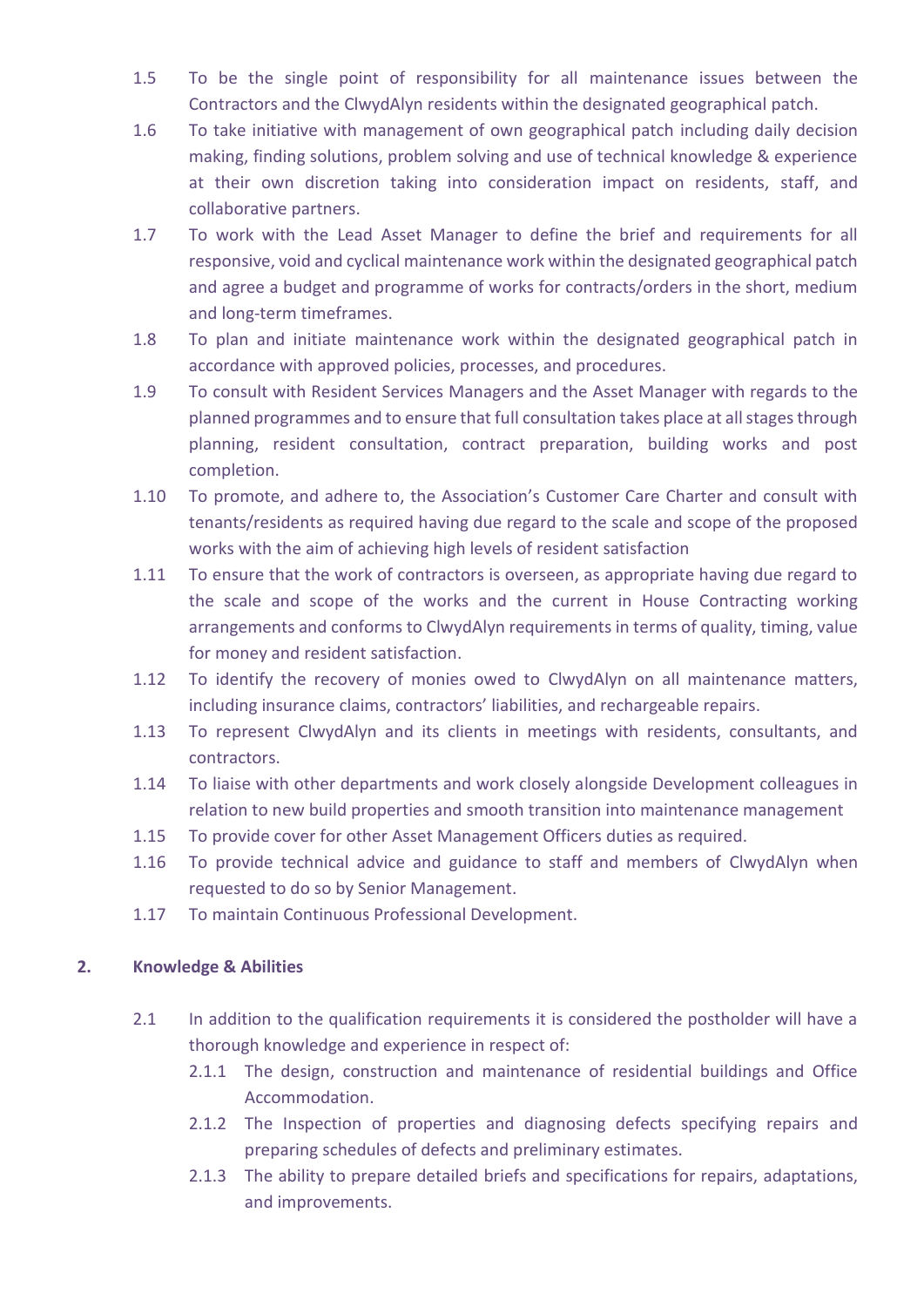- 2.1.4 The ability to administer and supervise works contracts of small and medium values.
- 2.1.5 Knowledge of building regulations, construction law and regulations relating to maintenance and improvement works and the ability to ensure as far as is reasonably practical that all work complies with same.
- 2.1.6 The ability to monitor contractors' performance against pre-determined standards and targets, report thereon, and to provide timely information for the collation of Key Performance Indicators.
- 2.1.7 The ability and knowledge to carry out post inspections on reactive maintenance work, as appropriate to the in House Contracting working arrangement agreement, to ensure that works ordered have been completed to an approved standard and timely manner.
- 2.1.8 The ability, knowledge and understanding of working with residents with diverse needs.
- 2.1.9 The ability and knowledge to undertake Home Health Checks and prepare compilation reports.
- 2.1.10 Knowledge and understanding of The Building Regulations and Disability Discrimination Act and the practical implementation on building works and properties.
- 2.1.11 Knowledge and understanding of Health & Safety regulations and practical implementation on building works.
- 2.1.12 Knowledge and understanding of Asbestos Management and the Control of Asbestos at Work Regulations 2012

# **3. Managing Others**

- 3.1 The postholder will, as required, liaise, monitor, supervise and instruct Contractors and/or Consultants.
- 3.2 The postholder will be responsible for being one of several officers designated on a rota system as a "tier 1 contact person" for resolving queries or authorising emergency action if contacted by the "emergency out of hours" reactive repair service agency.

# **4. Working with Others**

- 4.1 The postholder will liaise with residents affected by any maintenance contract, ensuring always that a high standard of customer care and consultation is maintained.
- 4.2 Working within a team environment, it is expected that the postholder has a thorough understanding and experience of team working within and external to the Company and working with staff and personnel from diverse disciplines.
- 4.3 Excellent communication and behavioural skills are required to ensure effective service delivery. The postholder will be expected to:
	- 4.3.1 Work closely with and fully participate in the successful relationship of an in House Contracting team for the delivery of an efficient Maintenance Service and meeting Consortium and the Company's strategic objectives.
	- 4.3.2 Provide technical advice and guidance to staff and members of ClwydAlyn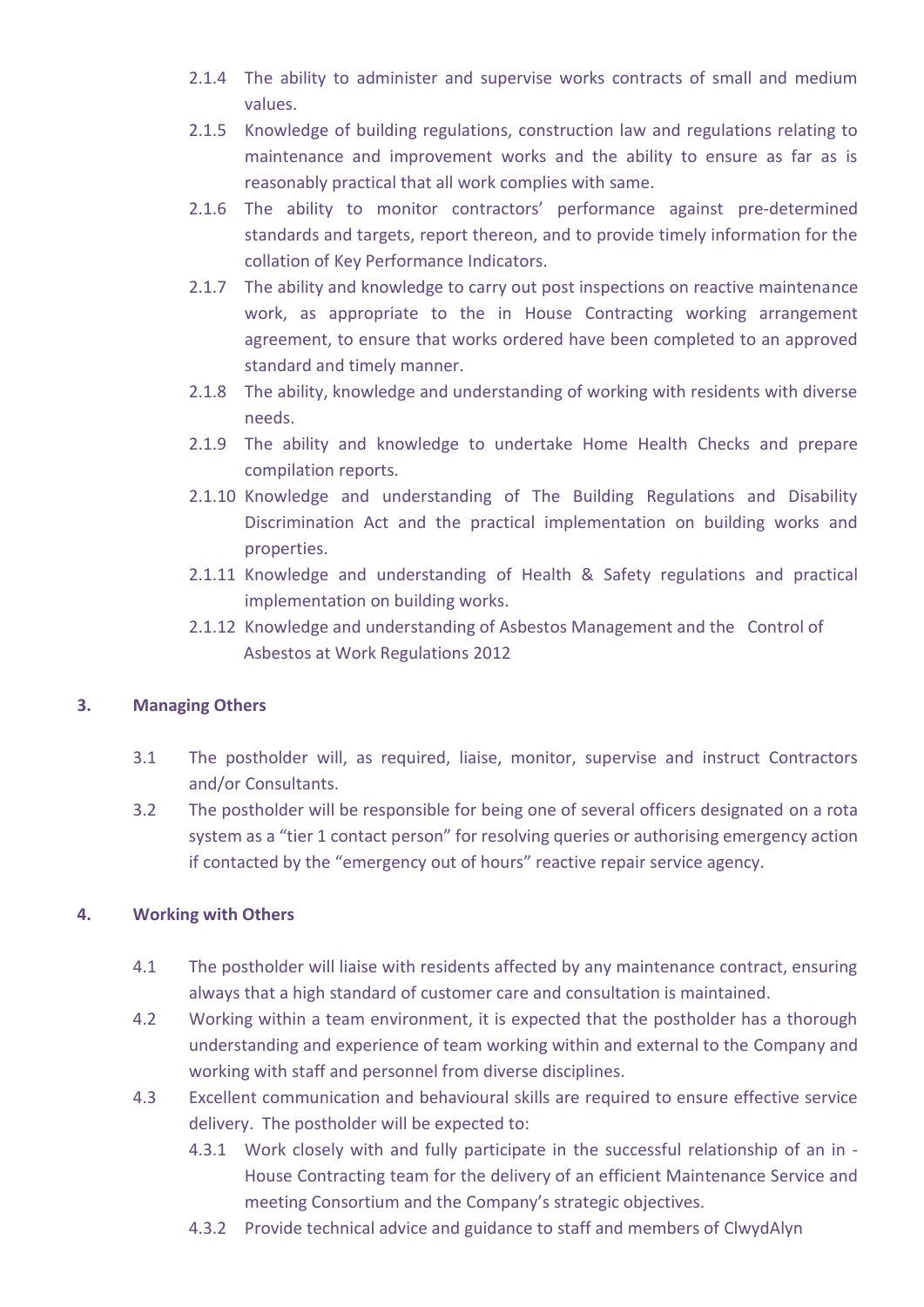4.4 The postholder will provide information and contribute to reports containing relevant information and advice on Maintenance services and the performance of the in - House Contracting team performance and issues for the Head of Assets and/or the Principal Asset Manager and Directors as appropriate.

# **5. Problem Solving / Decision Making / Innovation**

- 5.1 The postholder is expected to work within defined frameworks, both internal and external to ClwydAlyn and solve problems within existing broad procedure and policy direction.
- 5.2 The postholder will be required to resolve residents and client's requirements and priority conflicts and ensure that resident and clients' liaison is functioning effectively.
- 5.3 The postholder will have the ability to work efficiently with emphasis on daily problem solving, decision making and technical knowledge whilst providing value for money service within set budgets
- 5.4 The postholder will have the experience and knowledge to manage their own geographical area whilst delivering market leading standard of practice on a day to day basis.
- 5.5 The post holder will undertake to assist Senior Management when required in the resolution of complaints

# **6. Use of Technology**

- 6.1 The postholder is expected to have knowledge, understanding and practical experience of IT packages relating to maintenance services, development, and stock condition management.
- 6.2 The postholder is expected to have knowledge, understanding and use of mobile working equipment and surveying equipment.
- 6.3 The postholder will be expected to ensure that the IT systems relating to Maintenance, property attributes and stock condition are kept up to date in terms of asset management in the designated geographical area.

# **7. Budgets & Cash Handling**

7.1 The Postholder will monitor report and assist the Head of Assets and/or the Asset Manager in managing and controlling the budget on all aspects of maintenance, landscaping, heating, electrical and mechanical servicing and testing on capital and noncapital expenditure on works in the designated geographical area.

# **8. Unsocial Conditions / Special Circumstances**

8.1 A flexible approach to the role is required which may include occasional evening and weekend working together with periodical meetings out of ClwydAlyn area of operations which may require out of hours travelling and occasional overnight stay.